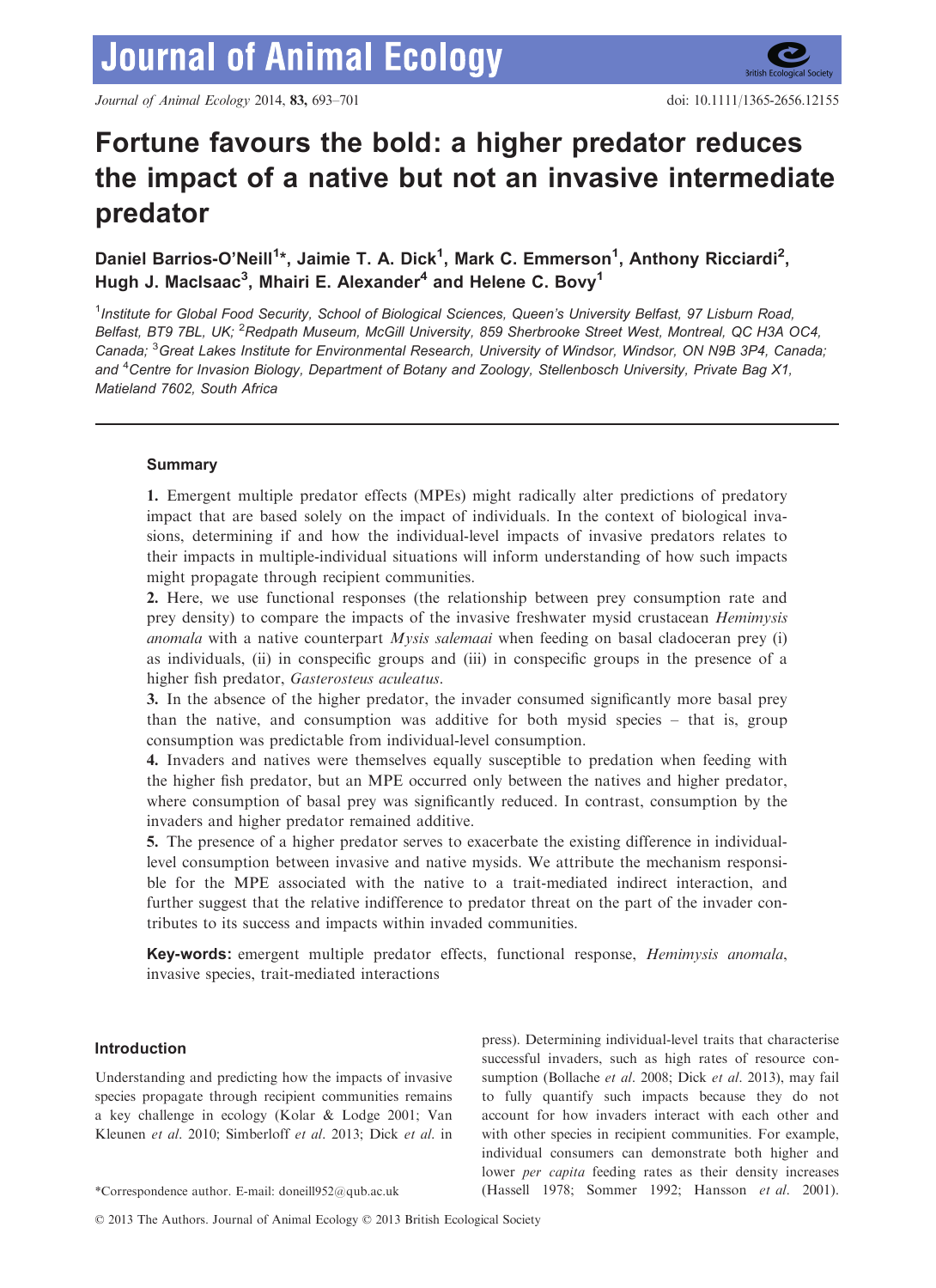In addition, the presence of higher trophic level predators can modify feeding rates through a combination of density-mediation, i.e. predation and non-consumptive trait-mediation, where intermediate consumer phenotypes change as a result of predator threat (Peacor & Werner 2001; Werner & Peacor 2003). Although both mechanisms are well known to drive cascading effects down through food webs, there is accumulating evidence for the primacy of non-consumptive, trait-mediated indirect interactions (TMIIs; Abrams et al. 1996) over density mediation (Gabowski 2004; Schmitz, Krivan & Ovadia 2004; Trussell et al. 2004).

In the context of biological invasions where invasive species may replace or dominate native counterparts, asymmetries in the combination of density- and trait-mediated effects exerted by higher trophic level native predators have the potential to confound expectations of invader impact based solely on individual level traits. Non-consumptive effects are of particular importance in this respect, as the presence of higher predators has the capacity to reverse the efficacy of species feeding at lower trophic levels; the most effective consumers in isolation may become the least effective when faced with predator threat (Mowles, Rundle & Cotton 2011). Furthermore, it is necessary to account for the fact that higher predators may consume both intermediate and basal species with either positive or negative impacts on the latter (Finke & Denno 2005; Schmitz 2007; Schneider, Scheu & Brose 2012). In either case, these impacts can be non-additive (Sih, Englund & Wooster 1998; Griffen 2006), where the sum of individual predators' isolated impacts differs from the combined impact when predators interact. Such phenomena, collectively termed emergent multiple predator effects (MPEs; Sih, Englund & Wooster 1998), must be unravelled if we are to understand how individual level traits are expressed in multi-individual situations, be they intra-specific, inter-specific or, as is manifestly the case in the majority of natural communities, both.

Multiple predator effects are often quantified for single, or few, prey densities (Harvey, White & Nakamoto 2004; Griffen 2006; Van Son & Thiel 2006), but the magnitude of an MPE may vary with prey density, and in terms of prey population stability and viability, the specific shape of the relationship between prey density and prey consumption rate (i.e. the functional response) is as important as the magnitude (Williams & Martinez 2004). Although the use of functional responses is pervasive in ecology (Jeschke, Kopp & Tollrian 2002; Englund et al. 2011; Rall et al. 2012), they are infrequently used to quantify MPEs (but see Soluk 1993; Losey & Denno 1998), and are only recently being applied to understand and predict the impacts of invasive species (Bollache et al. 2008; Haddaway et al. 2012; Dick et al. 2013, in press).

Here, we use a comparative functional response-based approach (Dick et al. in press) to test whether two freshwater intermediate predators, the invasive Ponto-Caspian Hemimysis anomala Sars, 1907, and the native Irish  $Mysis$  salemaai Audzijonyte & Väinölä (2005), exert different impacts on prey, as individuals, in conspecific groups and in conspecific groups in the presence of a higher fish predator, Gasterosteus aculeatus Linnaeus, 1758. These mysids represent an ideal study system with which to explore higher order interactions as, generally, mysids are gregarious, group-forming animals whose predatory efficacy is demonstrably related to their association with conspecifics (Hansson et al. 2001) which, in turn, can alter the nonconsumptive effects exerted by higher predators (Lindén 2006). More specifically, whilst congeners of M. salemaai have themselves been implicated as damaging invaders (Spencer, McCelland & Stanford 1991), H. anomala is also known to have severe ecological impacts (Ketelaars et al. 1999; Ricciardi, Avlijas & Marty 2011), and is a more voracious predator of multiple prey species than M. salemaai (Dick et al. 2013).

First, we determine the individual-level functional responses of H. anomala, M. salemaai and G. aculeatus towards a common prey species, Daphnia magna Straus 1820. Then, we use these as a framework to explore how individual level impacts translate to impacts in multi-individual mixtures; we test the hypothesis that individual-level functional responses of these intermediate mysids predict their combined functional responses in groups, and explore how the presence of a higher predator alters the contribution of invader and native to impacts on basal prey.

## Materials and methods

#### animal collection and maintenance

During June 2012, invasive Hemimysis anomala and native Mysis salemaai were collected from Lough Derg, Co. Tipperary (5290562°N, 834126°W); both species were closely matched for size (mean body mass/ $\pm$  SE = 19.3 mg/0.2 and 19.8 mg/0.2 respectively.  $t_{.} = 1.73$ . NS). Three-spined stickleback. respectively,  $t_{98} = 1.73$ , NS). Three-spined Gasterosteus aculeatus (2159 mg/26) were collected from Lough Neagh, Co. Armagh (5449627°N, 638240°W). Each species was maintained separately in dechlorinated tap water at 12 °C on a reversed 12 D:12 L photoperiod (to facilitate daytime observation of nocturnal feeding) and supplied fish food flakes ad libitum, before being starved in isolation for 24 h prior to experimental trials.

Daphnia magna was used as a basal prey species in all trials; individuals were obtained from continuous laboratory cultures and transferred to holding tanks at 12 °C on a reversed 12 D:12 L photoperiod 10 d before trials. D. magna individuals were extracted from the holding tanks 24 h before trials by transferring cultures through 2 mm and 1 mm stacked sieves, yielding experimental animals with a wet weight of 29 mg/02 on the 1 mm sieve.

## additive and substitutive experimental designs

There is some debate as to the appropriateness of additive and substitutive experimental manipulations for quantifying emergent effects in ecological communities (Balvanera et al. 2006; Griffen 2006; O'Gorman, Enright & Emmerson 2008); substitutive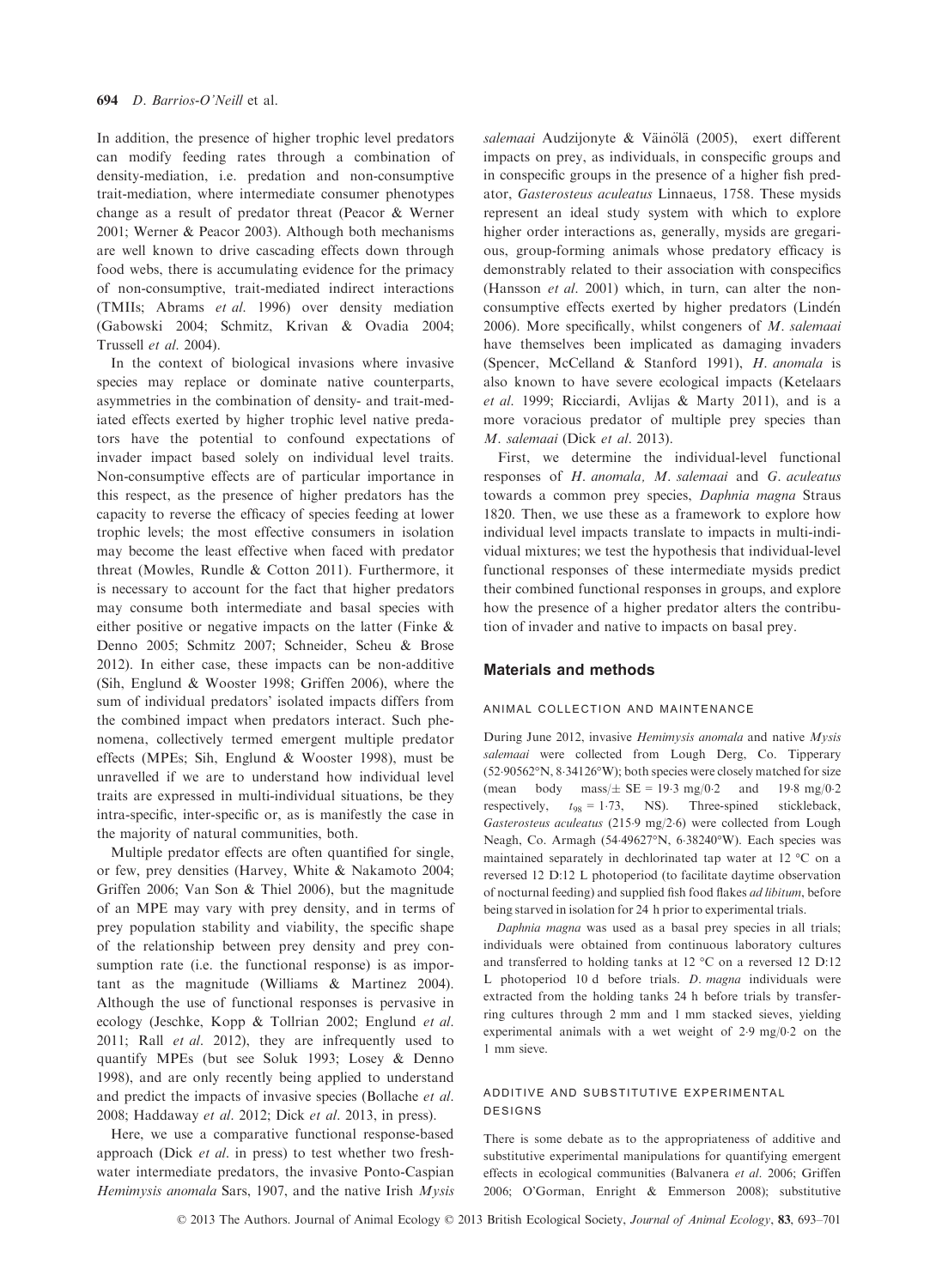designs hold total predator abundance constant between single and multi-species mixtures, thereby removing it as an experimental confound, whereas additive designs use single predators, or single predatory-units, and compare these to mixtures of multiple predators or multiple predatory units. In this study we adopted an additive approach (Fig. 1a–e) for three reasons; first, due to the size difference between stickleback and mysids, their associated natural abundance and biomass should scale allometrically (Schneider, Scheu & Brose 2012). Second, substitutive designs only examine emergent effects between species relative to effects within species, and with mysids in particular, emergent conspecific effects are of clear importance. Finally, because mysid introductions often represent the insertion of a novel invertebrate planktivore into existing food webs (Spencer, McCelland & Stanford 1991), the ecological context is frequently additive, thus an equivalent design is necessary to understand the ecological consequences.

#### experimental trials

Trials were conducted under 15 W red lights in arenas  $(22 \times 22 \text{ cm})$  containing 4 L of dechlorinated tap water. Basal prey were introduced at seven densities (2, 4, 6, 8, 15, 30, 60,  $n = 4$  each) 2 h before the introduction of predator treatments (Fig. 1b–e). Controls were predator-free arenas at all prey densities,  $n = 4$  each. Trials were terminated after 3 h on removal of predators, after which surviving prey were counted.

Predation by H. anomala and M. salemaai, and intra-specific MPEs were compared by conducting trials with single predators and trials with groups of three conspecifics (Fig. 1b, c). Per capita consumption by single predators was multiplied by three (this value was capped at the maximum number of available prey) to generate estimates of additive group consumption for both species, which were compared with actual prey consumption by conspecific groups. To determine the presence of inter-specific MPEs between stickleback and conspecific mysid groups, trials were conducted with single stickleback predators and D. magna prey (Fig. 1d), combining prey consumption here with prey consumption from trials with mysid groups (also capped at maximum available prey); this gave estimates of additive inter-specific prey consumption, which were then compared with actual prey consumption by mixtures of interacting stickleback and conspecific mysid groups (Fig. 1e). Any mysids killed by stickleback were immediately replaced by individuals transferred from identical surplus mixtures; this ensured replacement mysids were in a comparable state of satiation and exposure to predatory threat. Pilot trials under experimental conditions indicated that maximal predation by stickleback in mixtures with either mysid species was not more than three individuals in three hours. Therefore, the necessary disturbance of mysid replacement was controlled for by extracting and / or replacing mysids with a dip net (or disturbing with a dip net in controls and single-stickleback treatments) such that there were always three similar disturbances throughout all trials. In trials involving mixtures of mysids and stickleback, we also recorded mysid mortality to quantify the direct effects of stickleback on invaders and natives.

#### statistical analyses

All statistical analyses were undertaken in R (R Core Team 2013). Here, we used functional response modelling not to gain





(d) Single *Gasterosteus aculeatus* 



Single *Gasterosteus aculeatus* and three (e) *Hemimysis anomala*/*Mysis salemaai*



Fig. 1. (a) Trophic schematic indicating direction of interactions between predators and basal prey, and (b)–(e) predator treatments added to experimental arenas containing Daphnia magna.

mechanistic insight into predator behaviour, as is frequently the case (Jeschke, Kopp & Tollrian 2002), but to understand the phenomenological consequences for prey populations. Functional response types were defined using logistic regression to determine the shape of the relationship between proportion of prey consumed and prey density for each data set. If the proportion of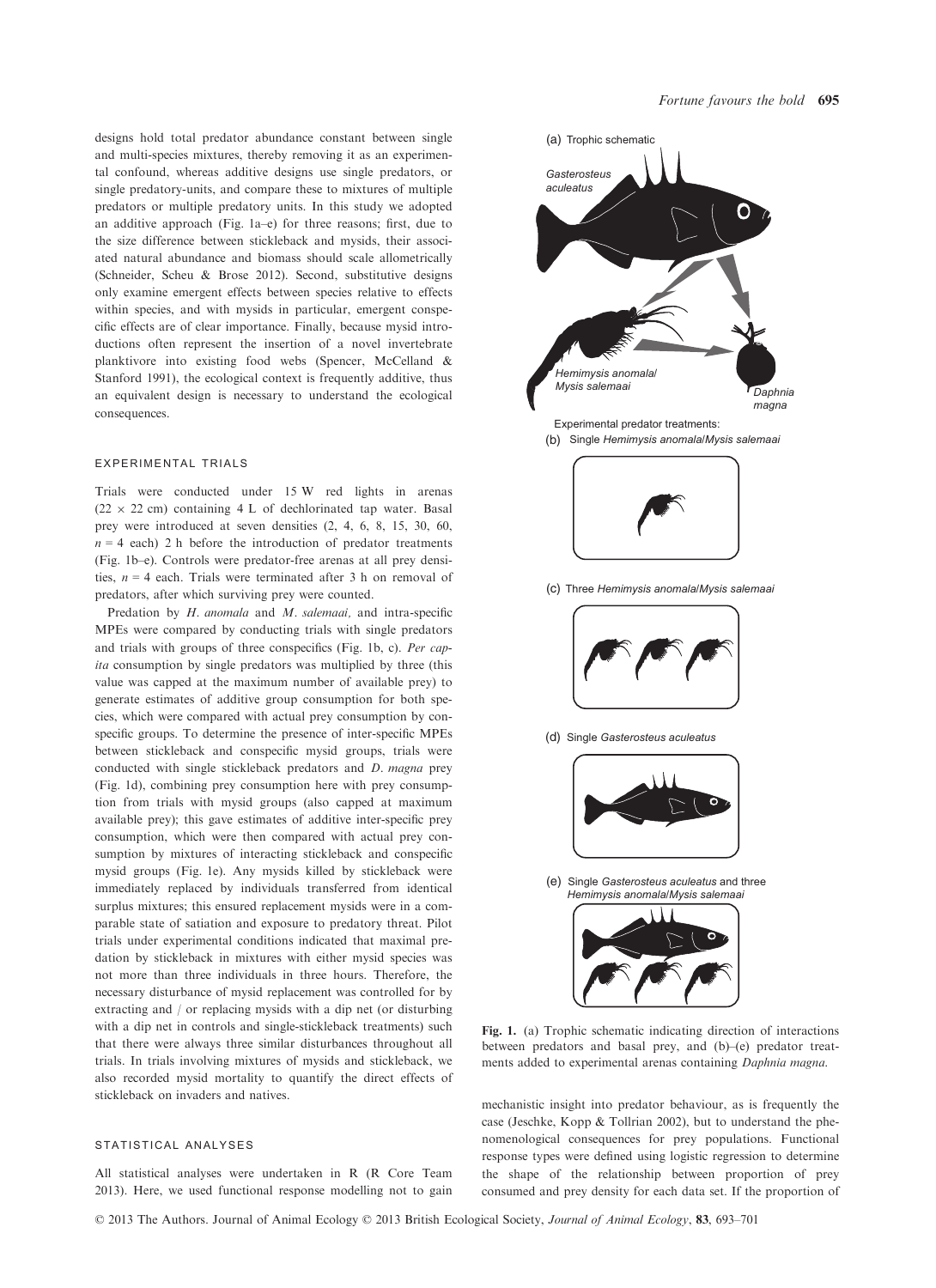prey consumed decreases with increasing prey density, then the logistic regression yields a significant negative first order term, and the functional response is appropriately described by a Type II model (Juliano 2001). Functional responses were subsequently modelled using maximum likelihood estimation (MLE; Bolker 2010) with the random predator equation, which assumes a Type II shape and accounts for the non-replacement of prey as they are consumed (Rogers 1972):

$$
Ne = N0 (1 - \exp(a(Neh - T)))
$$
eqn 1

where Ne is the number of prey eaten, N0 is the initial density of prey,  $a$  is the attack rate,  $h$  is the handling time and  $T$  is the total time available.

Raw consumption data were non-parametrically bootstrapped  $(n = 2000)$ , subsequently applying eqn (1) to each data set to



Fig. 2. Predatory interactions between the higher fish predator Gasterosteus aculeatus and the intermediate mysid predators Hemimysis anomala and Mysis salemaai during relevant experimental trials. Values are mean numbers of mysids killed  $\pm$  SE. Those mysids killed were replaced (see text for details).

construct 95% confidence intervals around the mean functional response curve of each predator treatment; MLE starting values of  $a$  and  $h$  for each bootstrapped data set were the same as those derived from the original data for each predator treatment. These analyses formed the basis of an integrated package for functional response analysis in R (frair; Pritchard 2013).

Generalised Linear Models (GLMs) assuming Poisson distributions were used to compare raw prey consumption between appropriate predator treatment pairings, with z-tests between coefficients used to ascribe significance – here no adjustment of  $\alpha$ for multiplicity was used as all predator-treatment pairings were not logically comparable. A step-deletion procedure was used to select appropriate GLMs with  $\chi^2$  used to compare residual deviance between models and, where appropriate,  $\chi^2$  was reported to communicate a factor's relevance to the dependent variable.

#### **Results**

Survival of *Daphnia magna* in controls averaged 99.8 % at 3 h, therefore we attribute most experimental mortality to predation. Where stickleback and groups of either Hemimysis anomala or Mysis salemaai were combined, neither mysid was more susceptible to stickleback predation ( $\chi^2$  = 0.25, NS, Fig. 2), which occurred in only 29% of relevant trials, with mean number of mysids killed less than one for both  $H$ . anomala and  $M$ . salemaai (Fig. 2). Also, the initial prey density of D. magna had no effect on number of mysids consumed by stickleback ( $\chi^2 = 0.32$ , NS). Mysids spent time handling *D. magna* with their maxillipeds before consuming, whereas stickleback consumed D. magna whole. In trials where stickleback and mysids were combined, stickleback readily attacked both mysids and D. magna, although rarely consuming whole individuals when preying on mysids.

First-order terms derived from logistic regressions of proportions eaten were negative, indicating Type II functional responses in all cases (Table 1). Correspondingly, maximum likelihood estimations of attack rates, a, and handling times, h, derived from eqn (1) were all significant at the  $P < 0.05$  level (Table 1).

When feeding alone, *H. anomala* consumed significantly more *D. magna* than did *M. salemaai*  $(z = 4.48$ ,

Table 1. Parameter estimates and associated probabilities of first order terms from logistic regressions of proportions of prey consumed, alongside maximum likelihood estimations and associated probabilities of the parameters  $a$  and  $h$  from the random predator eqn (1)

| Predators                     | Actual/predicted data | First order term, P  | $\alpha$ | P            | h     | $\overline{P}$ |
|-------------------------------|-----------------------|----------------------|----------|--------------|-------|----------------|
| $1H.$ anomala                 | Actual                | $-0.027, \leq 0.001$ | 0.785    | < 0.001      | 0.144 | < 0.001        |
| 1 M. salemaai                 | Actual                | $-0.017, 0.011$      | 0.194    | < 0.001      | 0.127 | 0.02           |
| 1 G. aculeatus                | Actual                | $-0.024, \leq 0.001$ | 0.796    | < 0.001      | 0.088 | < 0.001        |
| 3 H. anomala                  | Actual                | $-0.029, \leq 0.001$ | 1.672    | < 0.001      | 0.037 | < 0.001        |
| 3 H. anomala                  | Predicted             | $-0.030, \le 0.001$  | 2.007    | < 0.001      | 0.041 | < 0.001        |
| 3 M. salemaai                 | Actual                | $-0.011, 0.016$      | 0.52     | < 0.001      | 0.027 | 0.008          |
| 3 M. salemaai                 | Predicted             | $-0.002, \leq 0.001$ | 0.7      | $\leq 0.001$ | 0.045 | < 0.001        |
| 3 H. anomala, 1 G. aculeatus  | Actual                | $-0.021, \leq 0.001$ | 1.742    | < 0.001      | 0.017 | < 0.001        |
| 3 H. anomala, 1 G. aculeatus  | Predicted             | $-0.008, 0.036$      | 2.161    | < 0.001      | 0.022 | < 0.001        |
| 3 M. salemaai, 1 G. aculeatus | Actual                | $-0.001, 0.015$      | 0.532    | $\leq 0.001$ | 0.026 | 0.013          |
| 3 M. salemaai, 1 G. aculeatus | Predicted             | $-0.023, \leq 0.001$ | 1.402    | 0.001        | 0.004 | < 0.001        |

H. anomala, Hemimysis anomala ; M. salemaai, Mysis salemaai; G. aculeatus, Gasterosteus aculeatus.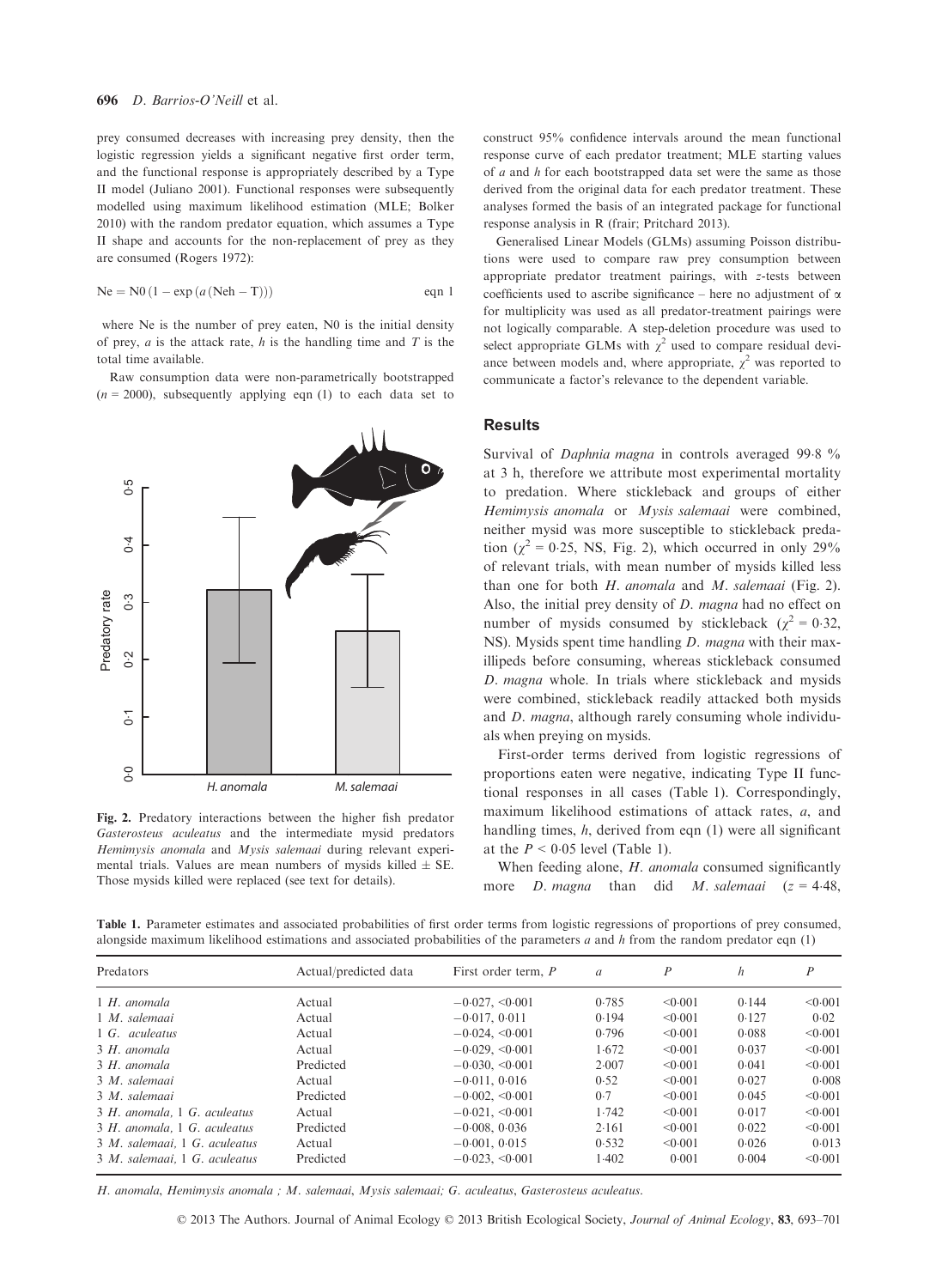$P \leq 0.001$ , and had a higher functional response, but 95% confidence intervals overlapped above prey densities of 22 (Fig. 3a); here, higher consumption at lower prey densities by H. anomala manifested as a result of a higher attack rate, which was comparable with that of the larger stickleback (Table 1), whose functional response towards basal prey is shown in Fig 3b. When feeding in conspecific groups, H. anomala consumed significantly more D. magna than did M. salemaai ( $z = 4.48$ ,  $P < 0.001$ ) and the invader had a higher functional response, but here 95% confidence intervals overlapped only above prey densities of 37 (Fig. 4a). Again, the higher consumption by invasive conspecifics is attributable to higher attack rates, as handling times were comparable (Table 1). No emergent MPEs were apparent for either invader or native when feeding in conspecific groups, as consumption by groups was not significantly different to that predicted from additive estimates derived from single predator consumption (*H. anomala*;  $z = 0.14$ , NS, *M. salemaai*;

a)





Fig. 3. Single predator functional responses towards Daphnia magna of (a) Hemimysis anomala (dashed line) and Mysis salemaai (solid line) and (b) Gasterosteus aculeatus (dotted line). Shaded areas are bootstrapped 95 % confidence intervals.

Fig. 4. Predicted and actual functional responses of three mysids towards Daphnia magna: (a) actual functional responses of three Hemimysis anomala (dashed line) and three Mysis salemaai (solid line); (b) actual functional response of three H. anomala (dashed line) and predicted functional response for this species (dotted line) based on Fig. 3a data; (c) actual functional response of three M. salemaai (solid line) and predicted functional response for this species (dash-dotted line) based on Fig. 3a data. Shaded areas are bootstrapped 95 % confidence intervals.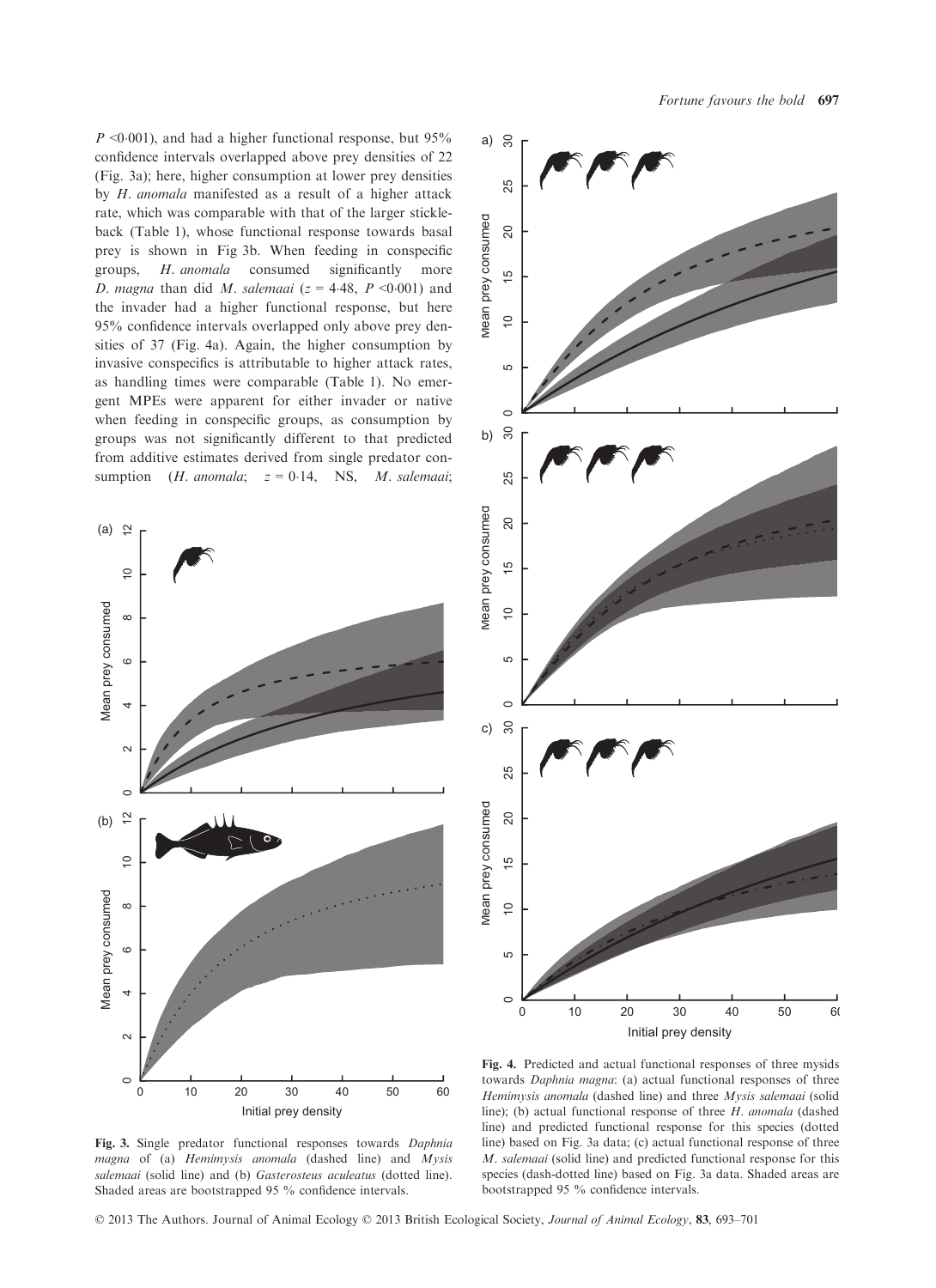$z = 0.11$ , NS). Accordingly, 95% confidence intervals overlapped for actual and predicted group functional responses over the entire range of prey densities for both H. anomala (Fig. 4b) and M. salemaai (Fig. 4c). Consumption of *D. magna* by the stickleback and *H. anomala* mixture was significantly higher than by the stickleback and *M. salemaai* mixture ( $z = 18.06$ ,  $P < 0.001$ ), and here 95% confidence intervals did not overlap at all for the functional response curves (Fig. 5a). The functional response parameters reflected this difference, as attack rates were higher and handling times were shorter in the invasive mixture (Table 1). No emergent MPE occurred between H. anomala groups and stickleback (Fig. 5b), as actual prey consumption by this mixture was additive, i.e. not significantly different from predictions derived from combining prey consumption by stickleback and H. anomala groups  $(z = 0.04, NS)$ , and the 95% confidence intervals for the predicted and actual functional responses of this mixture overlapped throughout the entire range of prey densities (Fig. 5b). In contrast, an emergent MPE was apparent for the stickleback and M. salemaai mixture (Fig. 5c), as predicted prey consumption derived from combining prey consumption by stickleback and M. salemaai groups was significantly higher than actual prey consumption for this mixture  $(z = 5.20, P < 0.001)$ . Further, the actual functional response was lower than the predicted functional response for this mixture, where 95% confidence intervals overlapped only at the highest prey densities (Fig. 5c) and actual attack rates were lower, whilst actual handling times were longer (Table 1).

## **Discussion**

As ecological communities almost exclusively consist of multiple predators feeding on shared prey resources (Sih, Englund & Wooster 1998), accounting for emergent intra- and inter-specific MPEs is essential for understanding, and perhaps ultimately predicting, the impacts of invasive predators. Here we demonstrate that the invasive Hemimysis anomala has a higher functional response towards prey, Daphnia magna, than does its native counterpart, Mysis salemaai. We also find that predatory impacts of conspecific groups of both H. anomala and M. salemaai are additive, as they are well predicted by the impacts of individuals. However, the range of prey densities at which functional responses did not overlap for invaders and natives increased between individual and group-level functional responses, reiterating the importance of considering impacts in an ecologically relevant manner. Here, individual-level functional responses may underestimate the difference between invader and native, even before the influence of a higher predator is quantified. Indeed, the presence of the higher predator, G. aculeatus, elicited an emergent impactreducing MPE within the native mixture; in contrast, the invasive mixture resulted in additive impacts on the basal prey.



Fig. 5. Predicted and actual functional responses of three mysids and one Gasterosteus aculeatus towards Daphnia magna: (a) actual functional responses of three Hemimysis anomala and one G. aculeatus (dashed line) and three  $M$ ysis salemaai and one  $G$ . aculeatus (solid line); (b) actual functional response of three  $H$ . *anomala* and one G. aculeatus (dashed line) and predicted functional response for this mixture (dotted line) based on Fig. 3b and Fig. 4a data; (c) actual functional response of three M. salemaai and one G. aculeatus (solid line) and predicted functional response for this mixture (dash-dotted line) based on Fig. 3b and Fig. 4a data. Shaded areas are bootstrapped 95 % confidence intervals.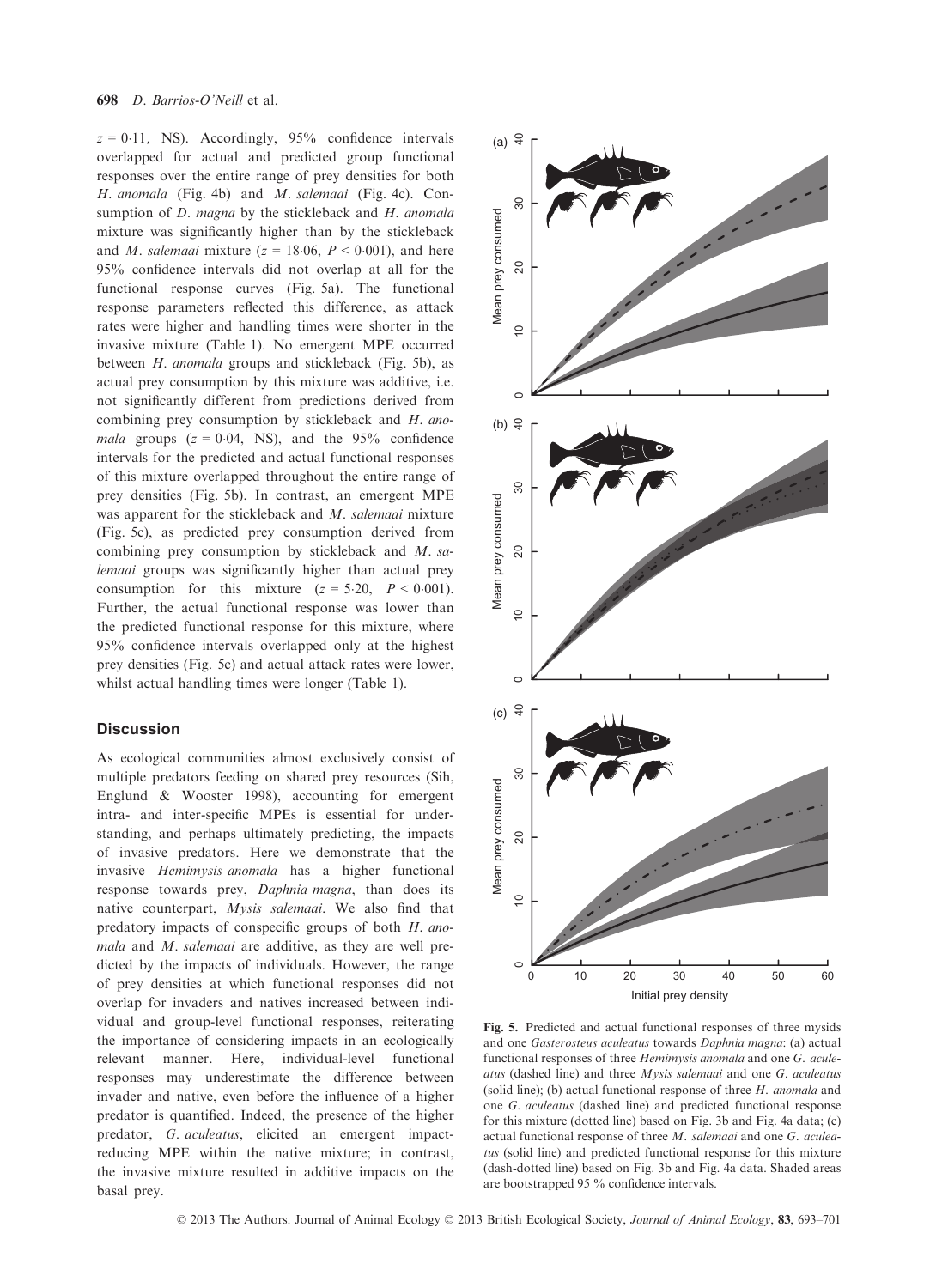Importantly, the higher predator showed no preference for either mysid species as prey, thus we suggest that the MPE associated with the higher predator and native M. salemaai is the result of predator avoidance behaviour, i.e. a trait-mediated indirect interaction (TMII), whereas the invasive H. anomala appears to be less influenced by the same predator threat. Typically, such pronounced differences amongst species occupying the same functional niche correspond directly to differences in vulnerability to predation (Mowles, Rundle & Cotton 2011), but here this is clearly not the case. Although cascading effects are classically considered to be driven by density-mediated indirect interactions (DMIIs; Abrams 1995; Abrams et al. 1996), a growing body of evidence highlights the importance of TMIIs (Schmitz, Krivan & Ovadia 2004) which, in many instances, are the primary drivers of cascades (Gabowski 2004; Trussell, Ewanchuk & Matassa 2006; Zhao et al. 2013). Even so, the relative contributions of DMIIs and TMIIs to the net effects of predators remains a source of some debate; in part, because interplay between the state-dependence and allometry of predatorprey relationships, as well as the breadth of prey habitat use relative to predators, all impinge on resulting net effects (Ovadia & Schmitz 2002; Schmitz, Krivan & Ovadia 2004). Ultimately, however, the absolute limits of predator-prey interactions can be abstracted and defined primarily by body-mass ratios (Brose 2010; Schneider, Scheu & Brose 2012). We note that the function of G. aculeatus, both as a competitor and predator of mysids, is usefully viewed in this context, particularly because G. aculeatus rarely consumed whole mysids. As G. aculeatus showed no preference for mysids at lower basal prey densities (where mysids represent a larger proportion of the total available prey), we speculate that mysids represent a sub-optimal prey type and size for the higher predator, and that any associated predation can be viewed as interference competition.

Although a broad, size-based approach to quantify predator-prey dynamics has the capacity to progress our understanding of impact in food webs (Schneider, Scheu & Brose 2012), we also highlight the need to consider fine-scale behavioural and ecological context. Historically, mysids have been deliberately introduced into new habitats precisely because they represent an ideal prey size and type for larger fish predators. However, as a result of diurnal habitat shifts on the part of the mysids, the ecosystem-level consequence is often a prevalence of competition over predation and an associated decline in fish abundance (Spencer, McCelland & Stanford 1991; Ricciardi, Avlijas & Marty 2011). It is apparent, then, that any experimental manipulations designed to inform our understanding of impact in species that undergo significant habitat shifts must reflect the appropriate context. For example, it is clear that increased light levels would probably increase the predatory efficacy of G. aculeatus, towards both mysids and cladocerans (Townsend & Risebrow 1982), but the low light levels used in this study

reflect the fact that these intermediate and basal prey primarily encounter limnetic G. aculeatus in inshore surface waters during the night (Southern & Gardiner 1932). In addition, the basal prey concentrations used in our experimental trials fall well within natural abundances found in the field, typically between 1 and 100 individuals  $L^{-1}$ (Southern & Gardiner 1932; Pociecha, Higgins & McCarthy 2010). Therefore, we contend that the results presented here should not simply be viewed as an artefact of coercing mixtures of species that lack real-word relevance.

The 'adaptive lag' (Carlsson, Sarnelle & Strayer 2009) of native predator assemblages is one possible mechanism which may facilitate the rapid spread and establishment of non-native species, both because native predators may not recognise a novel resource and because invaders may be indifferent to novel predator threat, but here we note that G. aculeatus co-occurs with both mysids in their respective native environments. Thus, we cannot attribute the apparent lack of a TMII associated with invasive H. anomala to differences in evolutionary experience. Although the precise mechanisms by which density- and trait-meditated interactions combine to elicit net impacts are necessarily masked, particularly as multiple higher order interactions can yield net additivity (Sih, Englund & Wooster 1998), the consequences for prey populations are clear; in this example, the presence of a higher predator exacerbates the difference in impact between invasive H. anomala and native M. salemaai, and the observed overlap in individual-level functional responses at high prey densities is attenuated, or eliminated, in multipleindividual mixtures.

Emergent MPEs have been observed to increase in magnitude with increasing prey density in studies that have incorporated prey density into experimental design (Soluk 1993; Losey & Denno 1998). Similarly, this study reiterates the importance of such an experimental approach, given the variety of conclusions which could be drawn from a single prey density using these data (see also Dick et al. in press). It is apparent that differences in functional response shape and magnitude, at lower prey densities in particular, have the capacity to drive substantial changes in prey populations. Generally, ecologists consider Type III functional responses to impart stability to prey populations, whilst Type II functional responses are regarded as de-stabilising (Murdoch & Oaten 1975; Wennhage 2002; Taylor & Collie 2003; Rall, Guill & Brose 2008; Alexander et al. 2012). However, Williams & Martinez (2004) assert that the difference between what constitutes a stabilising or de-stabilising relationship, both at a population and ecosystem level, is far more subtle than this, and they challenge empiricists to develop experimental designs capable of detecting these subtleties. Our experimental design focuses on lower prey densities for this very reason, and we suggest that the discernible difference between the functional responses of H. anomala and M. salemaai at lower prey densities contributes to the difference in known field impacts between these species.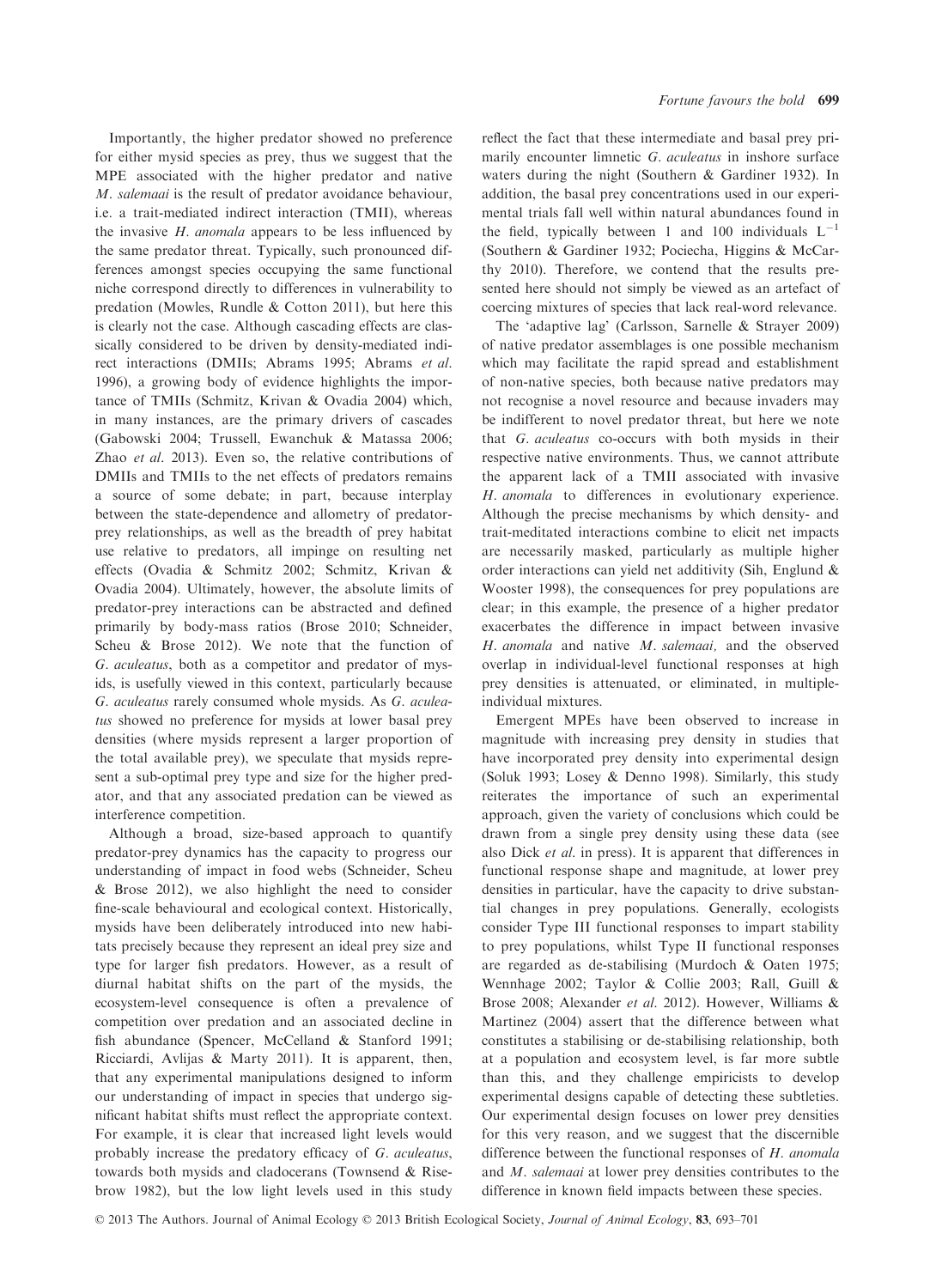From its native range in the Ponto-Caspian region of eastern Europe, H. anomala has spread rapidly throughout western Europe (Ketelaars et al. 1999; Bij de Vaate et al. 2002; Minchin & Boelens 2010) and North America (Ricciardi, Avlijas & Marty 2011). Species in the *Mysis relicta* group, of which  $M$ . *salemaai* is a member (Audzijonyte & Väinölä 2005), are known to have deleterious ecological impacts that can propagate to the highest trophic levels (Spencer, McCelland & Stanford 1991; Ricciardi, Avlijas & Marty 2011). Introduced populations of H. anomala, however, have known field impacts that are even more pronounced (Dick et al. 2013), often leading to the elimination of prey species (Ketelaars et al. 1999). H. anomala individuals were previously shown to have higher functional responses towards multiple prey species than comparator species in the  $M$ . relicta group (Dick et al. 2013), but this study examined only individual-level functional responses. The current study indicates that when placed in the broader community, the impacts of M. salemaai, as natives or invaders, may be somewhat ameliorated by higher predators through a combination of direct and non-consumptive mechanisms, whereas the impacts of invasive H. anomala may be primarily ameliorated via direct mechanisms. As studies have indicated that predator avoidance behaviour in gregarious mysids is more pronounced in individuals than in groups (Lindén 2006), the ecological consequences of direct and non-consumptive effects will primarily relate to the group level. Further, the risk-foraging trade-offs that result from predator avoidance can result in reduced growth and fecundity (Lima 1998), and  $M$ . salemaai is only capable of producing one brood per year, whereas H. anomala can produce up to four (Minchin & Boelens 2010). Thus, the higher per capita impact of this invader may facilitate its ability to maintain higher population densities, further exacerbating impacts within invaded communities. Considering how these observed differences between invader, native and their immediate interactors, propagate into the wider food web is clearly speculative, but two salient points are apparent; weak interactors and predator interference tend to stabilise predator-prey dynamics and food webs (McCann 2000; Arditi et al. 2004; Rall, Guill & Brose 2008). Thus, the mechanisms by which  $H$ . anomala, and perhaps other successful invasive predators, de-stabilise food webs may be threefold; first, by virtue of being stronger interactors than native equivalents, second, by reducing net predator interference and third, by eliminating other species, thereby increasing the average interaction strength within a food web.

Finally, we highlight the utility of comparative functional response studies as tools to inform our understanding of invasions (Bollache et al. 2008; Dick et al. 2013, in press), particularly through their potential to quantify MPEs and TMIIs (McCoy, Stier & Osenberg 2012; Alexander, Dick & O'Connor in press), which must be addressed if we are to develop a predictive

capability to describe how existing, emerging and potential invasive predators might impact on recipient communities.

#### Acknowledgements

We thank the Natural Environment Research Council, Queen's University Belfast, the Leverhulme Trust and the Canadian Aquatic Invasive Species Network for funding.

#### **References**

- Abrams, P.A. (1995) Implications of dynamically variable traits for identifying, classifying, and measuring direct and indirect effects in ecological communities. The American Naturalist, 146, 112–134.
- Abrams, P.A., Menge, B.A., Mittelbach, G.G., Spiller, D. & Yodzis, P. (1996) The role of indirect effects in food webs. Food Webs: Integration of Patterns and Dynamics (eds G.A. Polis & K.O. Winemiller), pp. 371– 395. Chapman & Hall, New York.
- Alexander, M.E., Dick, J.T.A. & O'Connor, N.E. (in press) Trait-mediated indirect interactions in a marine intertidal system as quantified by functional responses. Oikos, doi: 10.1111/j.1600-0706.2013.00472.x.
- Alexander, M.E., Dick, J.T.A., O'Connor, N.E., Haddaway, N.R. & Farnsworth, K.D. (2012) Functional responses of the intertidal amphipod Echinogammarus marinus: effects of prey supply, model selection and habitat complexity. Marine Ecology Progress Series, 468, 191–202.
- Arditi, R., Callois, J.M., Tyutyunov, Y. & Jost, C. (2004) Does mutual interference always stabilize predator–prey dynamics? A comparison of models. Comptes Rendus Biologies, 327, 1037–1057.
- Audzijonyte, A. & Väinölä, R. (2005) Diversity and distributions of circumpolar fresh- and brackish-water Mysis (Crustacea: Mysida): descriptions of M. relicta Lovén, 1862, M. salemaai n. sp., M. segerstralei n. sp. and M. diluviana n. sp., based on molecular and morphological characters. Hydrobiologia, 544, 89-141.
- Balvanera, P., Pfisterer, A.B., Buchmann, N., He, J.S., Nakashizuka, T., Raffaelli, D. et al. (2006) Quantifying the evidence for biodiversity effects on ecosystem functioning and services. Ecology Letters, 9, 1146–1156.
- Bij de Vaate, A., Jazdzewski, K., Ketelaars, H.A.M., Gollasch, S. & Van der Velde, G. (2002) Geographical patterns in range extension of Ponto-Caspian macroinvertebrate species in Europe. Canadian Journal of Fisheries and Aquatic Sciences, 59, 1159-1174.
- of Fisheries and Aquatic Sciences, 59, 1159–1174. Bolker, B.M. (2010) bbmle: Tools for General Maximum Likelihood Estimation. R Package. http://www.cran.rproject.org/.
- Bollache, L., Dick, J.T.A., Farnsworth, K.D. & Montgomery, I.W. (2008) Comparison of the functional responses of invasive and native amphipods. Biology Letters, 4, 166–169.
- Brose, U. (2010) Body-mass constraints on foraging behaviour determine population and food-web dynamics. Functional Ecology, 24, 28–34.
- Carlsson, N.O., Sarnelle, O. & Strayer, D.L. (2009) Native predators and exotic prey – an acquired taste? Frontiers in Ecology and the Environment, 7, 525–532.
- Dick, J.T.A., Gallagher, K., Avlijas, S., Clarke, H.C., Lewis, S.E., Leung, S. et al. (2013) Ecological impacts of an invasive predator explained and predicted by comparative functional responses. Biological Invasions, 15, 837–846.
- Dick, J.T.A., Alexander, M.E., Jeschke, J.M., Ricciardi, A., MacIsaac, H.J., Robinson, T.B. et al. (in press) Advancing impact prediction and hypothesis testing in invasion ecology using a comparative functional response approach. Biological Invasions, DOI 10.1007/s10530-013-0550-8.
- Englund, G., Ohlund, G., Hein, C.L. & Diehl, S. (2011) Temperature dependence of the functional response. Ecology Letters, 14, 914–921.
- Finke, D.L. & Denno, R.F. (2005) Predator diversity and the functioning of ecosystems: the role of intraguild predation in dampening trophic
- cascades. Ecology Letters, 8, 1299-1306.<br>Gabowski, J.H. (2004) Habitat complexity disrupts predator prey interactions but not the trophic cascade on oyster reefs. Ecology, 85, 995–1004.
- Griffen, B.D. (2006) Detecting emergent effects of multiple predator species. Oecologia, 148, 702–709.